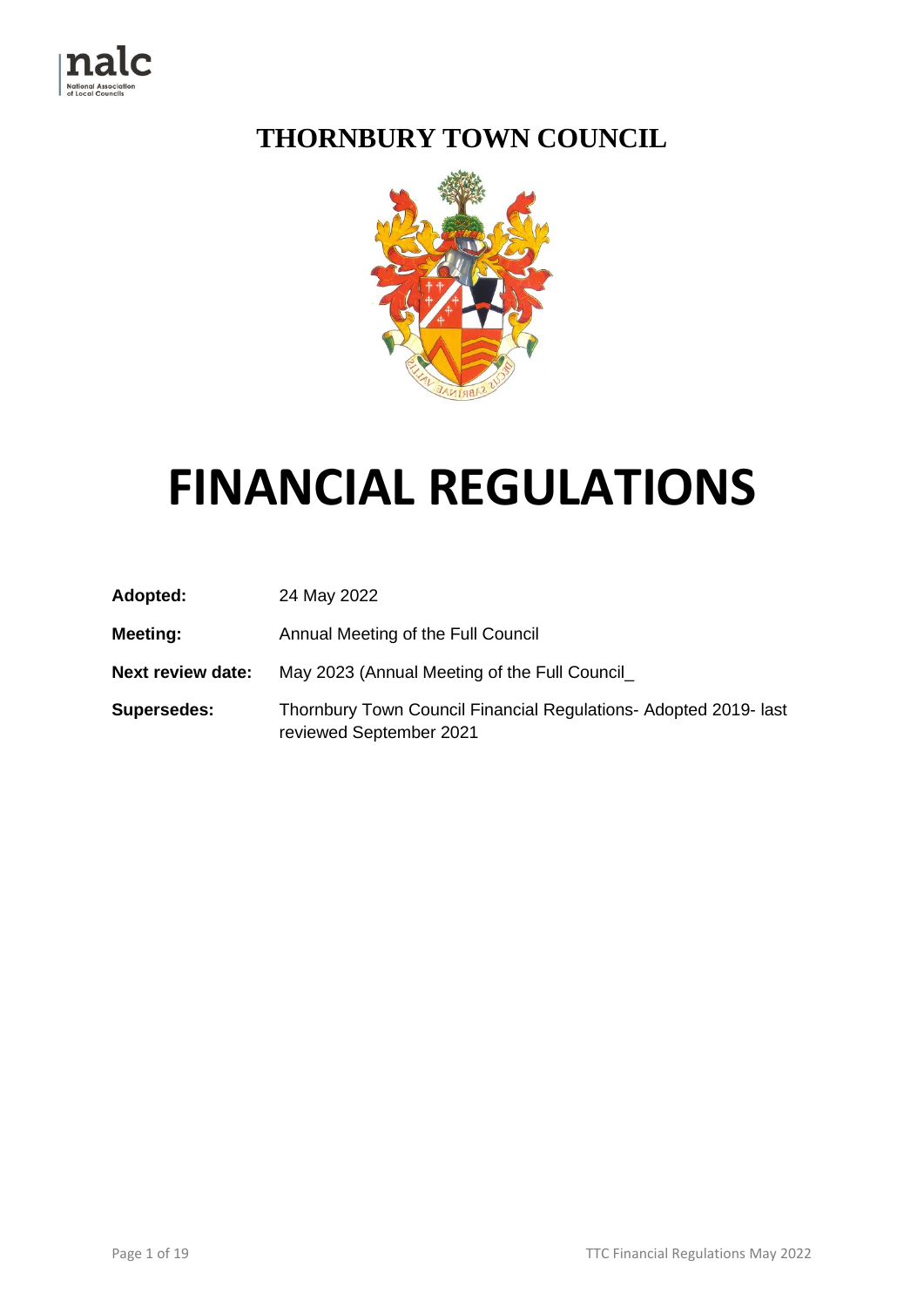

### **CONTENTS**

| 1.  |                                                                       |  |
|-----|-----------------------------------------------------------------------|--|
| 2.  |                                                                       |  |
| 3.  |                                                                       |  |
| 4.  |                                                                       |  |
| 5.  |                                                                       |  |
| 6.  |                                                                       |  |
| 7.  |                                                                       |  |
| 8.  |                                                                       |  |
| 9.  |                                                                       |  |
| 10. |                                                                       |  |
| 11. |                                                                       |  |
| 12. | Payments under contracts for building or other construction works  16 |  |
| 13. |                                                                       |  |
| 14. |                                                                       |  |
| 15. |                                                                       |  |
| 16. |                                                                       |  |
| 17. |                                                                       |  |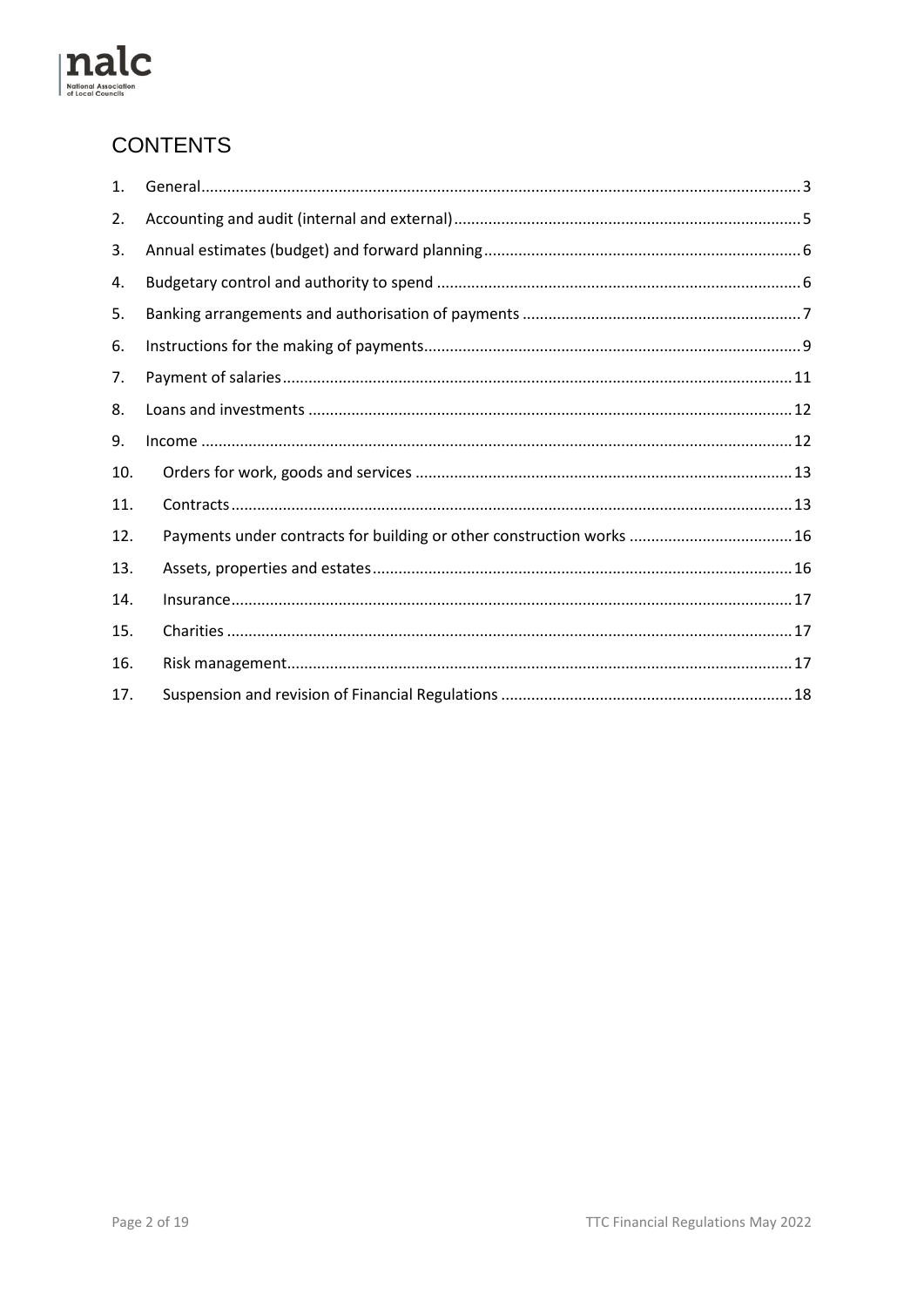

#### <span id="page-2-0"></span>**1. General**

- 1.1. These financial regulations govern the conduct of financial management by the council and may only be amended or varied by resolution of the council. Financial regulations are one of the council's three governing policy documents providing procedural guidance for members and officers. Financial regulations must be observed in conjunction with the council's standing orders and any individual financial regulations relating to contracts.
- 1.2. The council is responsible in law for ensuring that its financial management is adequate and effective and that the council has a sound system of internal control which facilitates the effective exercise of the council's functions, including arrangements for the management of risk.
- 1.3. The council's accounting control systems must include measures:
	- for the timely production of accounts;
	- that provide for the safe and efficient safeguarding of public money;
	- to prevent and detect inaccuracy and fraud; and
	- identifying the duties of officers.
- 1.4. These financial regulations demonstrate how the council meets these responsibilities and requirements.
- 1.5. At least once a year, prior to approving the Annual Governance Statement, the council must review the effectiveness of its system of internal control which shall be in accordance with proper practices.
- 1.6. Deliberate or wilful breach of these Regulations by an employee may give rise to disciplinary proceedings.
- 1.7. Members of council are expected to follow the instructions within these Regulations and not to entice employees to breach them. Failure to follow instructions within these Regulations brings the office of councillor into disrepute.
- 1.8. The Responsible Financial Officer (RFO) holds a statutory office to be appointed by the council. The Clerk has been appointed as RFO for this council and these regulations will apply accordingly.
- 1.9. The RFO;
	- acts under the policy direction of the council;
	- administers the council's financial affairs in accordance with all Acts, Regulations and proper practices;
	- determines on behalf of the council its accounting records and accounting control systems;
	- ensures the accounting control systems are observed;
	- maintains the accounting records of the council up to date in accordance with proper practices;
	- assists the council to secure economy, efficiency and effectiveness in the use of its resources; and
	- produces financial management information as required by the council.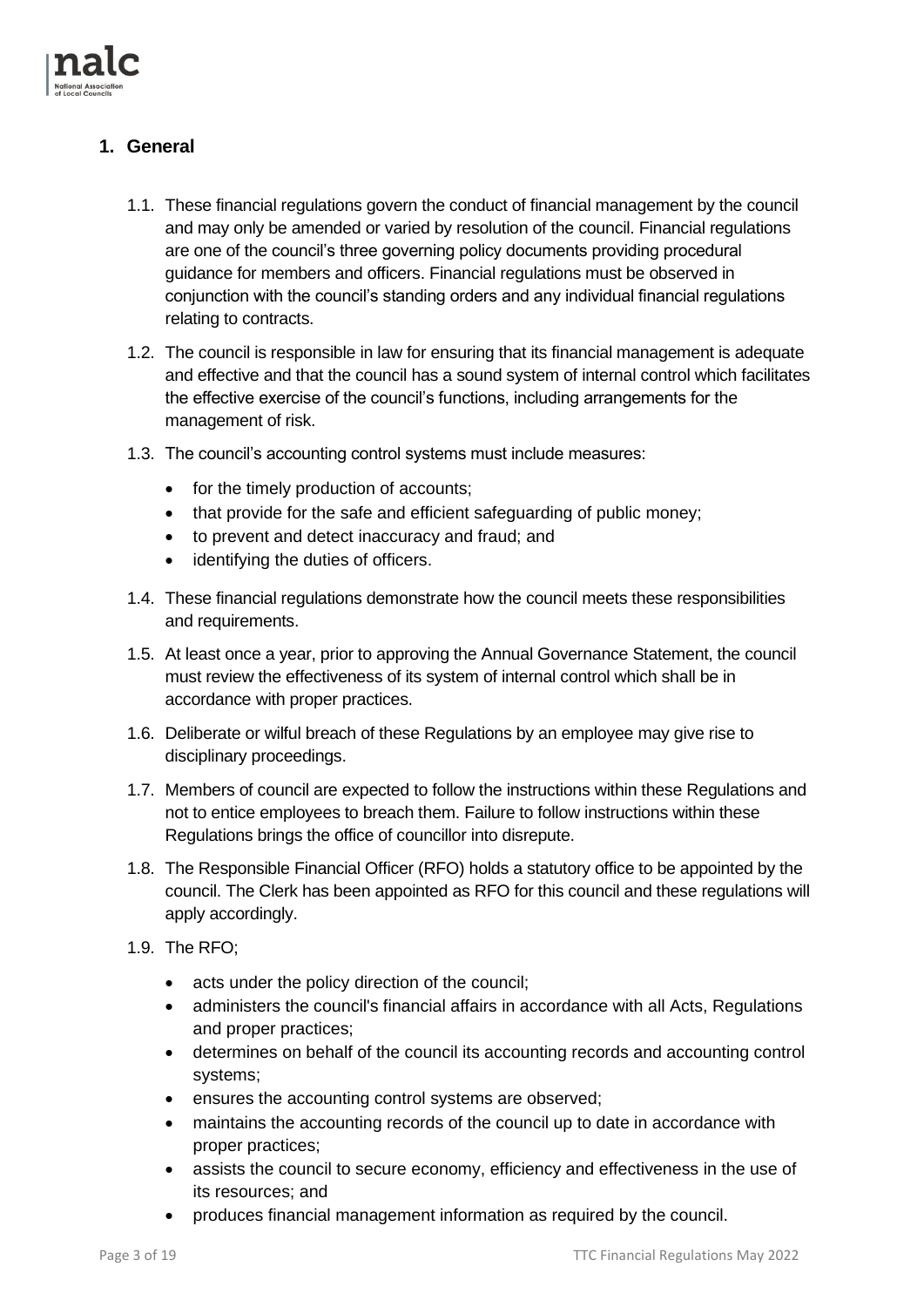

1.10.The accounting records determined by the RFO shall be sufficient to show and explain the council's transactions and to enable the RFO to ensure that any income and expenditure account and statement of balances, or record of receipts and payments and additional information, as the case may be, or management information prepared for the council from time to time comply with the Accounts and Audit Regulations.

1.11.The accounting records determined by the RFO shall in particular contain:

- entries from day to day of all sums of money received and expended by the council and the matters to which the income and expenditure or receipts and payments account relate;
- a record of the assets and liabilities of the council; and
- wherever relevant, a record of the council's income and expenditure in relation to claims made, or to be made, for any contribution, grant or subsidy.

1.12.The accounting control systems determined by the RFO shall include:

- procedures to ensure that the financial transactions of the council are recorded as soon as reasonably practicable and as accurately and reasonably as possible;
- procedures to enable the prevention and detection of inaccuracies and fraud and the ability to reconstruct any lost records;
- identification of the duties of officers dealing with financial transactions and division of responsibilities of those officers in relation to significant transactions;
- procedures to ensure that uncollectable amounts, including any bad debts are not submitted to the council for approval to be written off except with the approval of the RFO and that the approvals are shown in the accounting records; and
- measures to ensure that risk is properly managed.
- 1.13.The council is not empowered by these Regulations or otherwise to delegate certain specified decisions. In particular any decision regarding:
	- setting the final budget or the precept (council tax requirement):
	- approving accounting statements;
	- approving an annual governance statement;
	- borrowing;
	- writing off bad debts;
	- declaring eligibility for the General Power of Competence; and
	- addressing recommendations in any report from the internal or external auditors, shall be a matter for the full council only.

1.14. In addition, the council must:

- determine and keep under regular review the bank mandate for all council bank accounts;
- approve any grant or a single commitment in excess of £100,000; and
- in respect of the annual salary for any employee have regard to recommendations about annual salaries of employees made by the relevant committee in accordance with its terms of reference.
- 1.15.In these financial regulations, references to the Accounts and Audit Regulations or 'the regulations' shall mean the regulations issued under the provisions of section 27 of the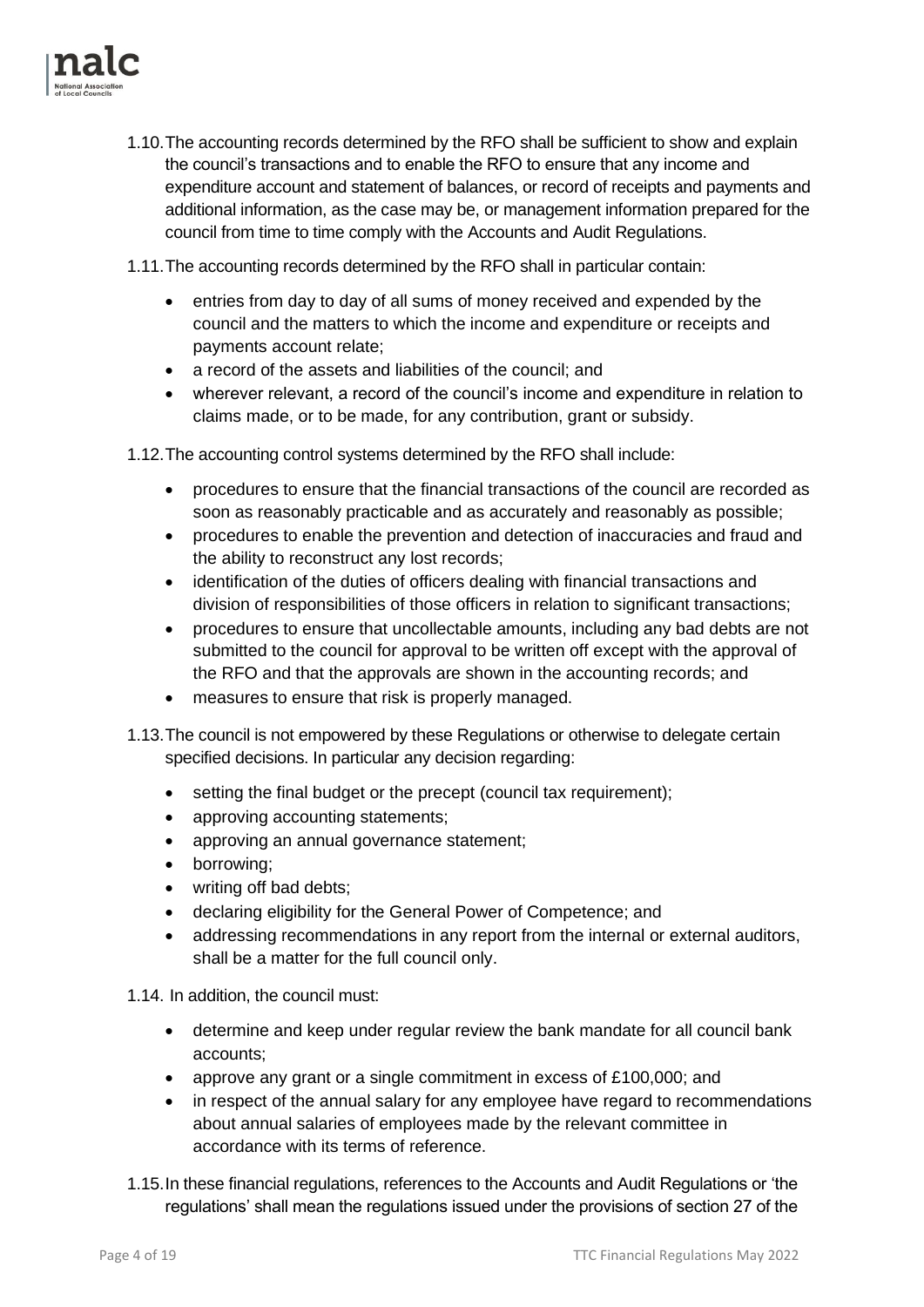

Audit Commission Act 1998, or any superseding legislation, and then in force unless otherwise specified.

In these financial regulations the term 'proper practice' or 'proper practices' shall refer to guidance issued in *Governance and Accountability for Local Councils - a Practitioners' Guide (England)* issued by the Joint Practitioners Advisory Group (JPAG), available from the websites of NALC and the Society for Local Council Clerks (SLCC).

#### <span id="page-4-0"></span>**2. Accounting and audit (internal and external)**

- 2.1. All accounting procedures and financial records of the council shall be determined by the RFO in accordance with the Accounts and Audit Regulations, appropriate guidance and proper practices.
- 2.2. On a regular basis, at least once in each quarter, and at each financial year end, a member other than the Chairman [or a cheque signatory] shall be appointed to verify bank reconciliations (for all accounts) produced by the RFO. The member shall sign the reconciliations and the original bank statements (or similar document) as evidence of verification. This activity shall on conclusion be reported, including any exceptions, to and noted by the Finance and Policy Committee.
- 2.3. The RFO shall complete the annual statement of accounts, annual report, and any related documents of the council contained in the Annual Return (as specified in proper practices) as soon as practicable after the end of the financial year and having certified the accounts shall submit them and report thereon to the council within the timescales set by the Accounts and Audit Regulations.
- 2.4. 2.4. The council shall ensure that there is an adequate and effective system of internal audit of its accounting records, and of its system of internal control in accordance with proper practices. Any officer or member of the council shall make available such documents and records as appear to the council to be necessary for the purpose of the audit and shall, as directed by the council, supply the RFO, internal auditor, or external auditor with such information and explanation as the council considers necessary for that purpose.
- 2.5. The internal auditor shall be appointed by and shall carry out the work in relation to internal controls required by the council in accordance with proper practices.
- 2.6. The internal auditor shall:
	- be competent and independent of the financial operations of the council;
	- report to council in writing, or in person, on a regular basis with a minimum of one annual written report during each financial year;
	- to demonstrate competence, objectivity and independence, be free from any actual or perceived conflicts of interest, including those arising from family relationships; and
	- has no involvement in the financial decision making, management or control of the council
- 2.7. Internal or external auditors may not under any circumstances:
	- perform any operational duties for the council;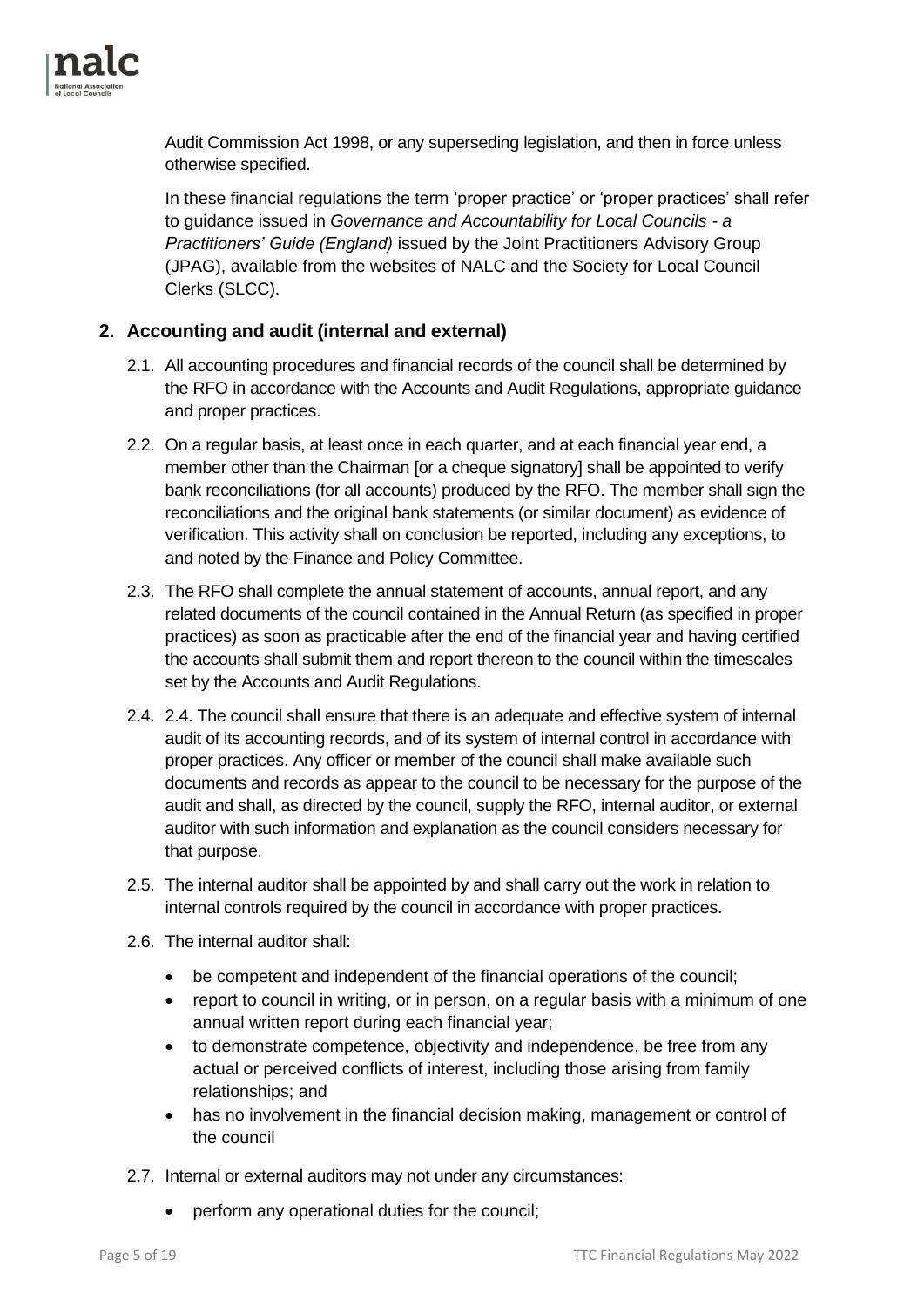

- initiate or approve accounting transactions; or
- direct the activities of any council employee, except to the extent that such employees have been appropriately assigned to assist the internal auditor.
- 2.8. For the avoidance of doubt, in relation to internal audit the terms 'independent' and 'independence' shall have the same meaning as is described in proper practices.
- 2.9. The RFO shall make arrangements for the exercise of electors' rights in relation to the accounts including the opportunity to inspect the accounts, books, and vouchers and display or publish any notices and statements of account required by Audit Commission Act 1998, or any superseding legislation, and the Accounts and Audit Regulations.
- 2.10.The RFO shall, without undue delay, bring to the attention of all councillors any correspondence or report from internal or external auditors.

#### <span id="page-5-0"></span>**3. Annual estimates (budget) and forward planning**

- 3.1. Each committee shall review its three-year forecast of revenue and capital receipts and payments. Having regard to the forecast, it shall thereafter formulate and submit proposals for the following financial year to the RFO not later than the end of October each year including any proposals for revising the forecast.
- 3.2. The RFO must each year, by no later than December, prepare detailed estimates of all receipts and payments including the use of reserves and all sources of funding for the following financial year in the form of a budget to be considered by the Finance and Policy Committee. The budget as recommended by the Finance and Policy Committee will be considered for adoption by the Full Council no later than January.
- 3.3. The council shall consider annual budget proposals in relation to the council's three year forecast of revenue and capital receipts and payments including recommendations for the use of reserves and sources of funding and update the forecast accordingly.
- 3.4. The council shall fix the precept (council tax requirement), and relevant basic amount of council tax to be levied for the ensuing financial year not later than by the end of January each year. The RFO shall issue the precept to the billing authority and shall supply each member with a copy of the approved annual budget.
- 3.5. The approved annual budget shall form the basis of financial control for the ensuing year.

#### <span id="page-5-1"></span>**4. Budgetary control and authority to spend**

4.1. Expenditure on revenue items may be authorised up to the amounts included for that class of expenditure in the approved budget. This authority is determined by the delegation schedule at Appendix A.

Decisions taken by an Officer under delegated authority to be recorded and published on the Town Council website in line with the requirements of the Local Government Transparency Code 2015 and the Openness of Local Government Bodies Regulations 2014. The following decisions will be published: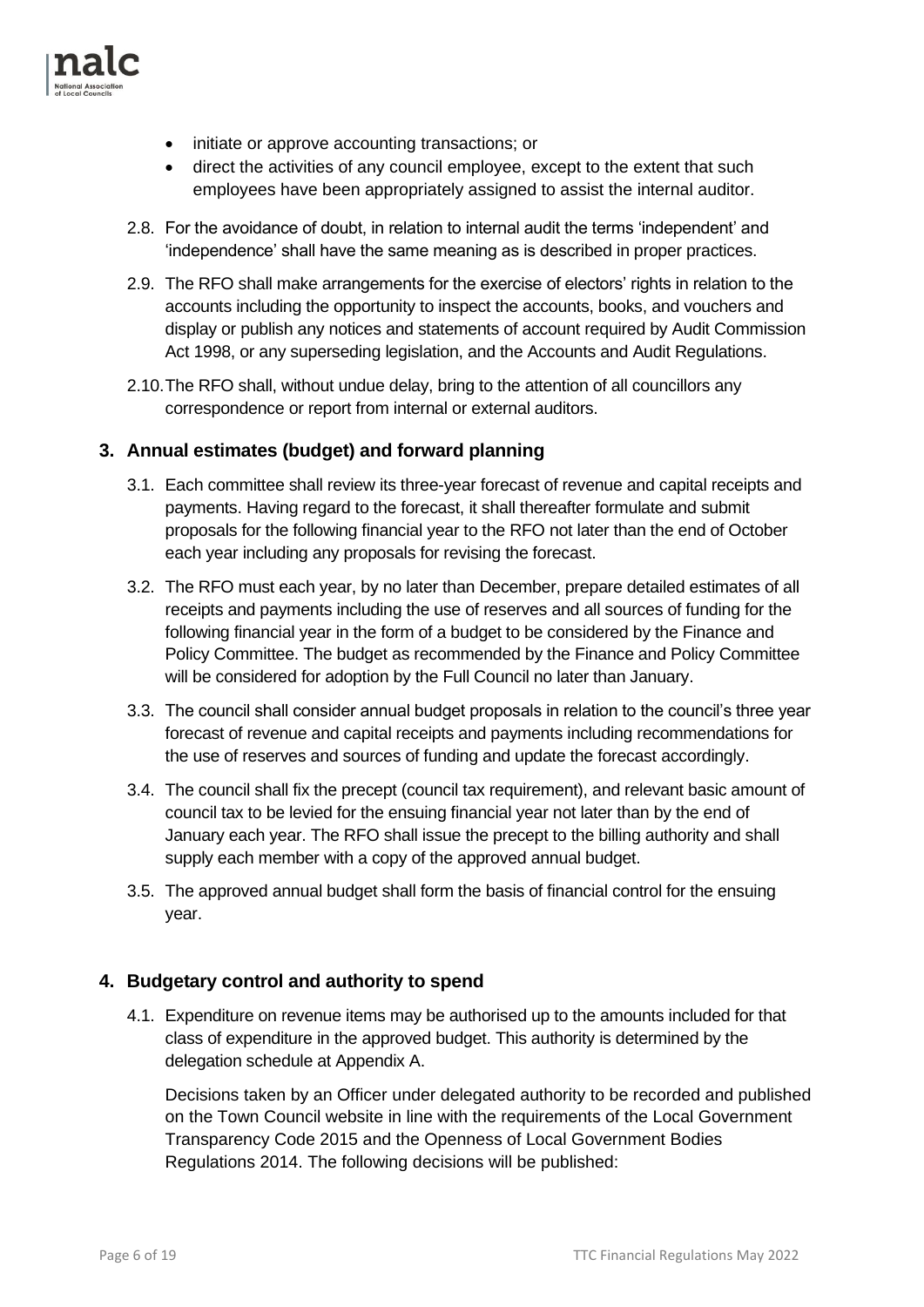

- involving the granting of a permission or licence or changing an individual's rights, or;
- decisions to spend to the value of over £1,000; below this amount is considered to represent day-to-day operational expenditure.

Contracts may not be disaggregated to avoid controls imposed by these regulations.

- 4.2. No expenditure may be authorised that will exceed the amount provided in the revenue budget for that class of expenditure other than by resolution of the council, or duly delegated committee. During the budget year and with the approval of council or Finance & Planning Committee having considered fully the implications for public services, unspent and available amounts may be moved to other budget headings or to an earmarked reserve as appropriate ('virement').
- 4.3. Unspent provisions in the revenue or capital budgets for completed projects shall not be carried forward to a subsequent year.
- 4.4. The salary budgets are to be reviewed at least annually in December for the following financial year and such review shall be evidenced by a hard copy schedule signed by the Clerk and the Chairman of Council or relevant committee. The RFO will inform committees of any changes impacting on their budget requirement for the coming year in good time.
- 4.5. In cases of extreme risk to the delivery of council services, the clerk may authorise revenue expenditure on behalf of the council which in the clerk's judgement it is necessary to carry out. Such expenditure includes repair, replacement or other work, whether or not there is any budgetary provision for the expenditure, subject to a limit of £10,000.The Clerk shall report such action to the chairman as soon as possible and to the council as soon as practicable thereafter.
- 4.6. No expenditure shall be authorised in relation to any capital project and no contract entered into or tender accepted involving capital expenditure unless the council is satisfied that the necessary funds are available and the requisite borrowing approval has been obtained.
- 4.7. All capital works shall be administered in accordance with the council's standing orders and financial regulations relating to contracts.
- 4.8. The RFO shall regularly provide the council with a statement of receipts and payments to date under each head of the budgets, comparing actual expenditure to the appropriate date against that planned as shown in the budget. These statements are to be prepared at least at the end of each financial quarter and shall show explanations of material variances. For this purpose, "material" shall be in excess of £100 or 15% of the budget.
- 4.9. Changes in earmarked reserves shall be approved by Finance and Policy Committee as part of the budgetary control process.

#### <span id="page-6-0"></span>**5. Banking arrangements and authorisation of payments**

5.1. The council's banking arrangements, including the bank mandate, shall be made by the RFO and approved by the council; banking arrangements may not be delegated to a committee. They shall be regularly reviewed for safety and efficiency.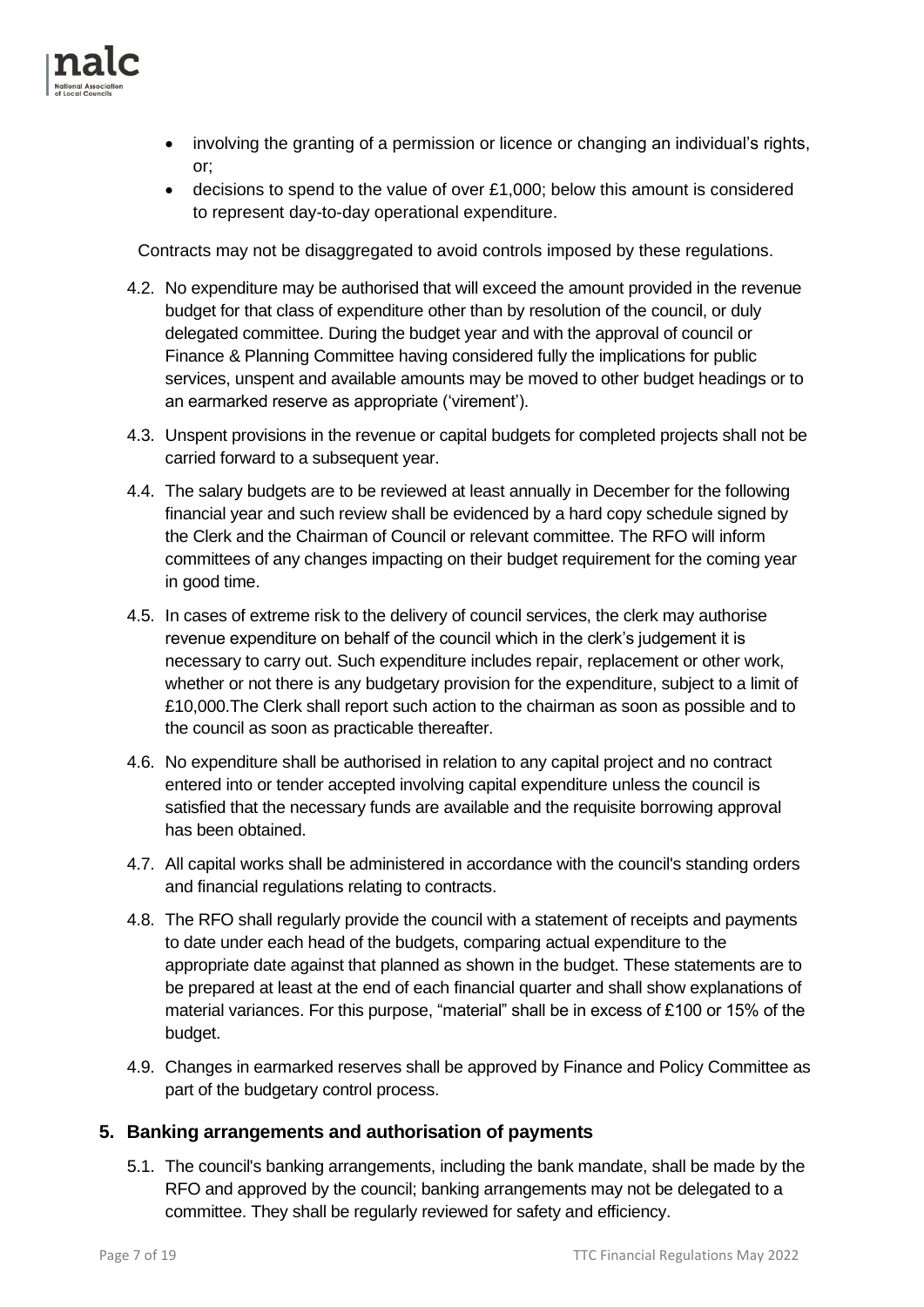

- 5.2. The RFO shall prepare a schedule of payments requiring authorisation, forming part of the Agenda for the Meeting and, together with the relevant invoices, present the schedule to council or Finance & Policy Committee. The council / committee shall review the schedule for compliance and, having satisfied itself shall authorise payment by a resolution of the council or Finance & Policy Committee. The approved schedule shall be signed by two Councillors at the meeting. A detailed list of all payments shall be disclosed within or as an attachment to the minutes of the meeting at which payment was authorised. Personal payments (including salaries, wages, expenses and any payment made in relation to the termination of a contract of employment) may be summarised to remove public access to any personal information.
- 5.3. All invoices for payment shall be examined, verified and certified by an Officer to confirm that the work, goods or services to which each invoice relates has been received, carried out, examined and represents expenditure previously approved by the council.
- 5.4. An Officer shall examine invoices for arithmetical accuracy and analyse them to the appropriate expenditure heading. An Officer shall take all steps to pay all invoices submitted, and which are in order, at the next available council or Finance & Policy Committee meeting.
- 5.5. The Clerk and RFO shall have delegated authority to authorise the payment of items only in the following circumstances:
	- a) If a payment is necessary to avoid a charge to interest under the Late Payment of Commercial Debts (Interest) Act 1998, and the due date for payment is before the next scheduled Meeting of council, where the Clerk and RFO certify that there is no dispute or other reason to delay payment, provided that a list of such payments shall be submitted to the next appropriate meeting of council or the Finance & Policy Committee;
	- b) An expenditure item authorised under 5.6 below (continuing contracts and obligations) provided that a list of such payments shall be submitted to the next appropriate meeting of council or the Finance & Policy Committee,;
	- c) fund transfers within the councils banking arrangements up to the sum of £50,000, provided that a list of such payments shall be submitted to the next appropriate meeting of council or the Finance & Policy Committee; or
	- d) where payment in advance is required in order for the goods and service to be delivered in a timely way provided that a list of such payments shall be submitted to the next appropriate meeting of council or the Finance & Policy Committee.
- 5.6. For each financial year the Clerk and RFO shall draw up a list of due payments which arise on a regular basis as the result of a continuing contract, statutory duty, or obligation (such as but not exclusively) Salaries, PAYE and NI, Superannuation Fund and regular maintenance contracts and the like for which council [,or a duly authorised committee,] may authorise payment for the year provided that the requirements of regulation 4.1 (Budgetary Controls) are adhered to, provided also that a list of such payments shall be submitted to the next appropriate meeting of council [or Finance Committee]. For each financial year as directed by the RFO a list shall be drawn up listing payments made by either Direct Debit or Standing Order, which arise on a regular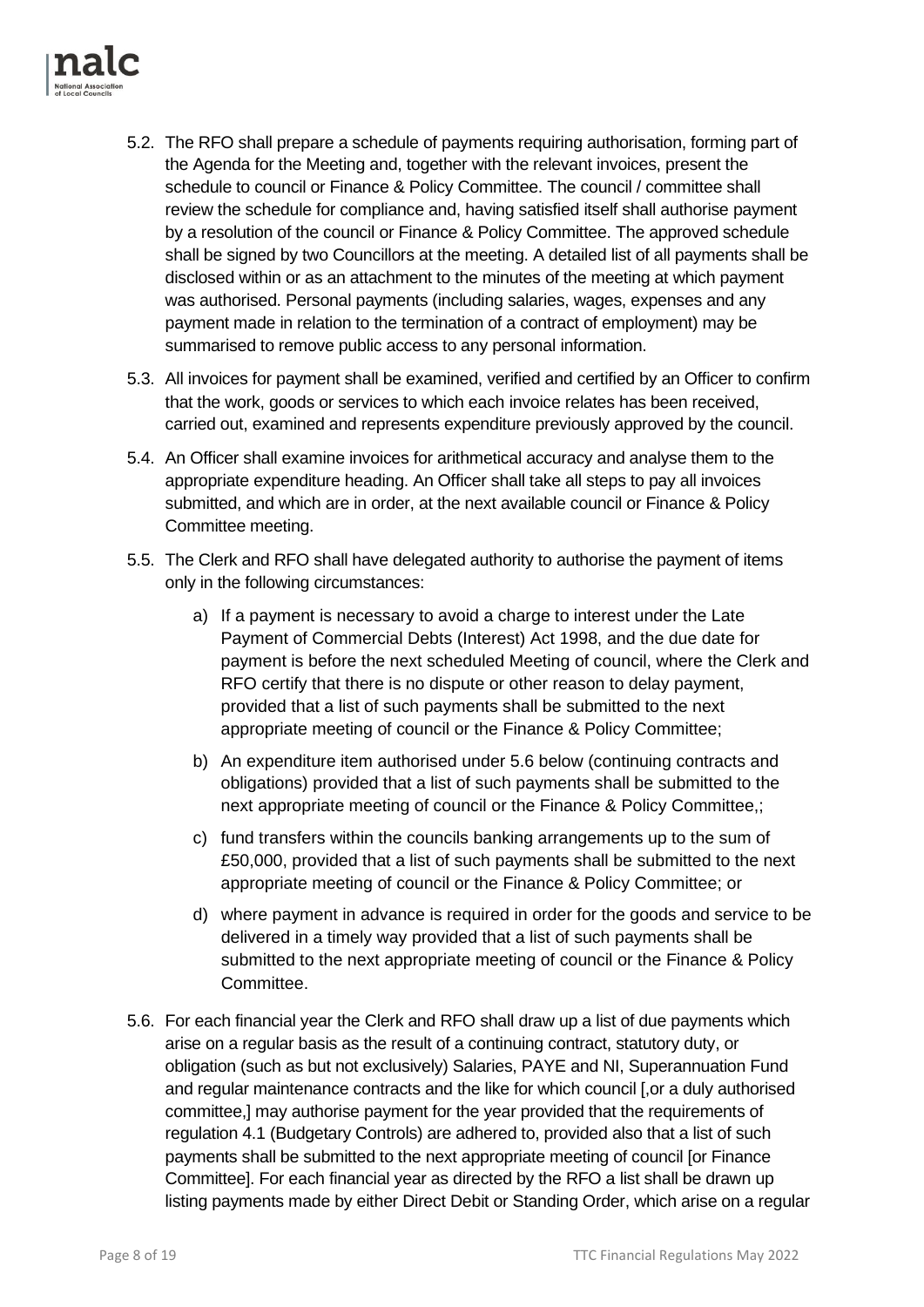

basis as the result of a continuing contract, statutory duty, or obligation (such as but not exclusively, regular maintenance contracts, rates and the like for which council or the Finance and Policy Committee may authorise payment for the year provided that the requirements of regulation 4.1 (Budgetary Controls) are adhered to. See clause 6.7 under Payment of Accounts. This list to be renewed by resolution of the council or Finance and Planning Committee annually (additional Direct Debit and Standing Orders to be reported and resolved by the Finance and Planning Committee or council as and when set up throughout the year).

- 5.7. In respect of grants a duly authorised committee shall approve expenditure within any limits set by council and in accordance with any policy statement approved by council. Any Revenue or Capital Grant in excess of £5,000 shall before payment, be subject to ratification by resolution of the council.
- 5.8. Members are subject to the Code of Conduct that has been adopted by the council and shall comply with the Code and Standing Orders when a decision to authorise or instruct payment is made in respect of a matter in which they have a disclosable pecuniary or other interest, unless a dispensation has been granted.
- 5.9. The council will aim to rotate the duties of members in these Regulations so that onerous duties are shared out as evenly as possible over time.
- 5.10.Any changes in the recorded details of suppliers, such as bank account records, shall be approved in writing by a Member.

#### <span id="page-8-0"></span>**6. Instructions for the making of payments**

- 6.1. The council will make safe and efficient arrangements for the making of its payments
- 6.2. Following authorisation under Financial Regulation 5 above, the council, a duly delegated committee or, if so delegated, the Clerk shall give instruction that a payment shall be made.
- 6.3. All payments shall be affected by cheque or other instructions to the council's bankers, or otherwise, in accordance with a resolution of council [or duly delegated committee].
- 6.4. Cheques or orders for payment drawn on the bank account in accordance with the schedule as presented to council or committee shall be signed by two members of council in accordance with a resolution instructing that payment. A member who is a bank signatory, having a connection by virtue of family or business relationships with the beneficiary of a payment, should not, under normal circumstances, be a signatory to the payment in question.
- 6.5. To indicate agreement of the details shown on the cheque or order for payment with the counterfoil and the invoice or similar documentation, the signatories shall each also initial the cheque counterfoil.
- 6.6. Cheques or orders for payment shall not normally be presented for signature other than at a council or committee meeting (including immediately before or after such a meeting). Any signatures obtained away from such meetings shall be reported to the council or Finance & Policy Committee at the next convenient meeting.
- 6.7. If thought appropriate by the council, payment for utility supplies (energy, telephone and water), regular supplies or services, and any National Non-Domestic Rates may be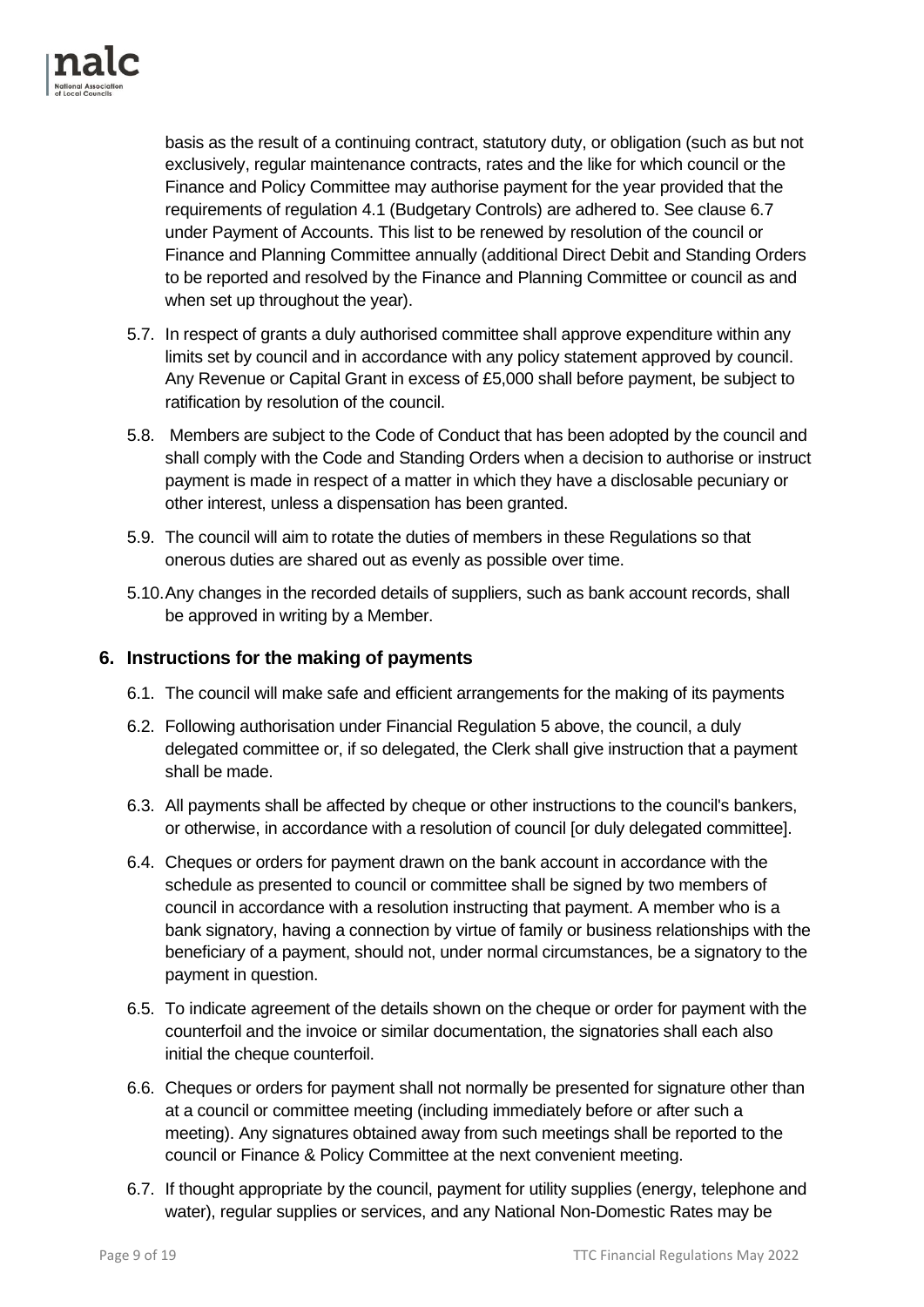

made by variable Direct Debit provided that the instructions are signed by two members and any payments are reported to council as made. The approval of the use of a variable Direct Debit shall be renewed by resolution of the council annually.

- 6.8. If thought appropriate by the council, payment for certain items (principally salaries) may be made by banker's standing order provided that the instructions are signed, or otherwise evidenced by two members are retained and any payments are reported to council as made. The approval of the use of a banker's standing order shall be renewed by resolution of the council at least every two years.
- 6.9. BACS is the usual method of payment provided that the instructions for each payment are signed, or otherwise evidenced, by two authorised bank signatories, CHAPS payment may also be used where faster payment is required.
- 6.10.Payment will usually be may be made by internet banking transfer provided evidence is retained showing which members approved the payment.
- 6.11.Where a computer requires use of a personal identification number (PIN) or other password(s), for access to the council's records on that computer, a note shall be made of the PIN and Passwords and shall be handed to and retained in the safe in a sealed dated envelope. This envelope may not be opened other than by the most senior available member of staff in the presence of at least one councillor. After the envelope has been opened, in any circumstances, the PIN and / or passwords shall be changed as soon as practicable. The fact that the sealed envelope has been opened, in whatever circumstances, shall be reported to all members immediately and formally to the next available meeting of the council. This will not be required for a member's personal computer used only for remote authorisation of bank payments.
- 6.12.No employee or councillor shall disclose any PIN or password, relevant to the working of the council or its bank accounts, to any person not authorised in writing by the council or a duly delegated committee.
- 6.13.Regular back-up copies of the records on any computer shall be made and shall be stored securely away from the computer in question, and preferably off site.
- 6.14.The council, and any members using computers for the council's financial business, shall ensure that anti-virus, anti-spyware and firewall software with automatic updates, together with a high level of security, is used.
- 6.15.Where internet banking arrangements are made with any bank, the Clerk [RFO] shall be appointed as the Service Administrator. The bank mandate approved by the council shall identify a number of councillors who will be authorised to approve transactions on those accounts. The bank mandate will state clearly the amounts of payments that can be instructed by the use of the Service Administrator alone, or by the Service Administrator with a stated number of approvals.
- 6.16.Access to any internet banking accounts will be directly to the access page (which may be saved under "favourites"), and not through a search engine or e-mail link. Remembered or saved passwords facilities must not be used on any computer used for council banking work. Breach of this Regulation will be treated as a very serious matter under these regulations.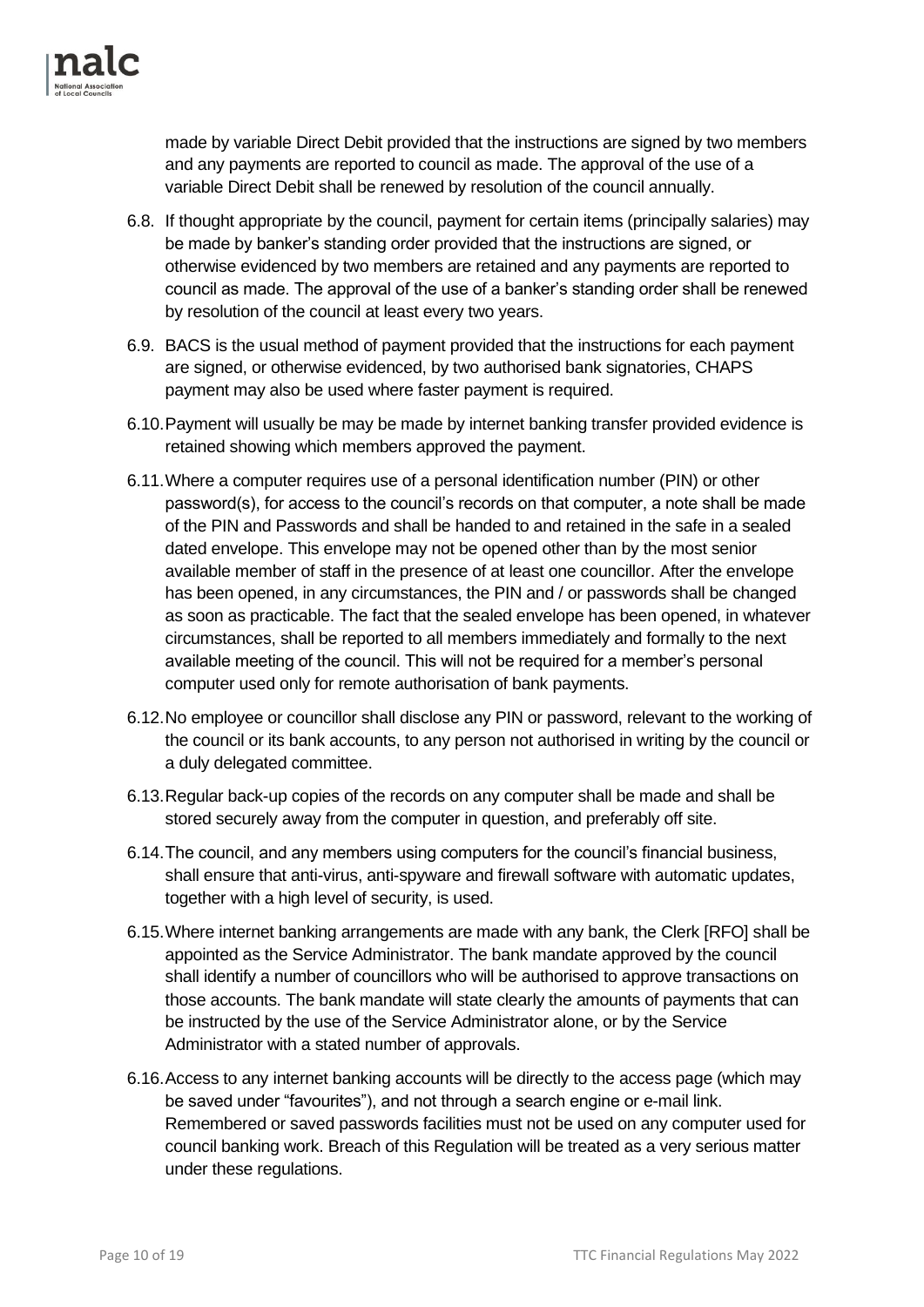

- 6.17.Changes to account details for suppliers, which are used for internet banking may only be changed on written hard copy notification by the supplier and supported by hard copy authority for change signed by two of the Clerk, the Deputy Clerk or a member.
- 6.18.Any Debit Card issued for use will be specifically restricted to the Clerk and will also be restricted to a single transaction maximum value of £500 unless authorised by council or finance committee in writing before any order is placed.
- 6.19.A pre-paid debit card may be issued to employees with varying limits. These limits will be set by the Finance & Policy Committee. Transactions and purchases made will be reported to the Finance & Policy Committee and authority for topping-up shall be at the discretion of the Finance & Policy Committee.
- 6.20.Any corporate credit card or trade card account opened by the council will be specifically restricted to use by the Clerk and shall be subject to automatic payment in full at each month-end. Personal credit or debit cards of members or staff shall not be used under any circumstances.
- 6.21.Petty cash may be provided to officers for the purpose of defraying operational and other expenses. The petty cash procedure shall be operated in line with the Thornbury Town Council Petty Cash Policy and Procedure.

a) Income received must not be paid into the petty cash float but must be separately banked, as provided elsewhere in these regulations.

b) Payments to maintain the petty cash float shall be shown separately on the schedule of payments presented to council under 5.2 above.

#### <span id="page-10-0"></span>**7. Payment of salaries**

- 7.1. As an employer, the council shall make arrangements to meet fully the statutory requirements placed on all employers by PAYE and National Insurance legislation. The payment of all salaries shall be made in accordance with payroll records and the rules of PAYE and National Insurance currently operating, and salary rates shall be as agreed by council, or duly delegated committee.
- 7.2. Payment of salaries and payment of deductions from salary such as may be required to be made for tax, national insurance and pension contributions, or similar statutory or discretionary deductions must be made in accordance with the payroll records and on the appropriate dates stipulated in employment contracts, provided that each payment is reported to the next available council meeting, as set out in these regulations above.
- 7.3. No changes shall be made to any employee's pay, emoluments, or terms and conditions of employment without the prior consent of the Staffing Committee or council.
- 7.4. Each and every payment to employees of net salary and to the appropriate creditor of the statutory and discretionary deductions shall be recorded in a separate confidential record (confidential cash book). This confidential record is not open to inspection or review (under the Freedom of Information Act 2000 or otherwise) other than:
	- a) by any councillor who can demonstrate a need to know;
	- b) by the internal auditor;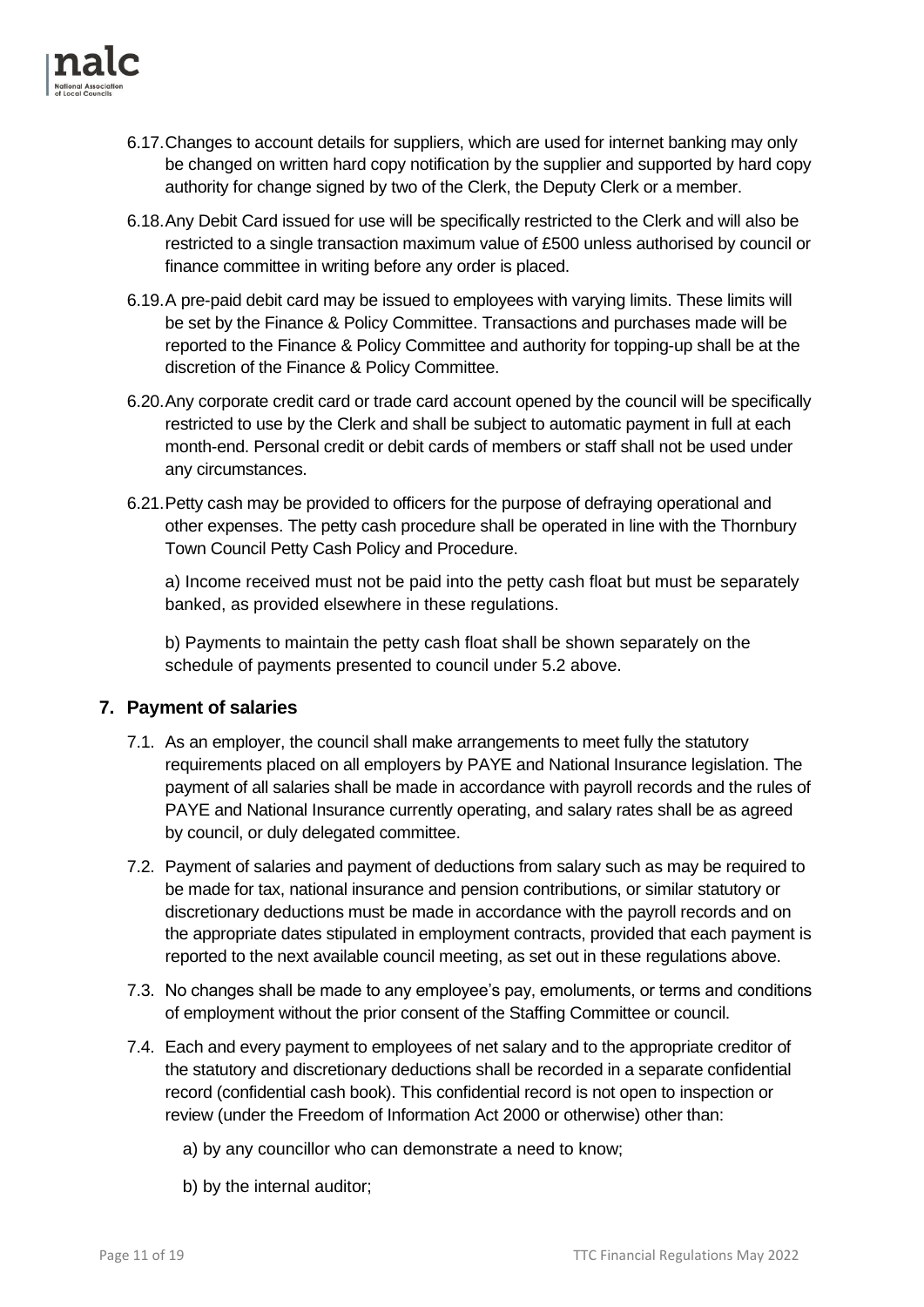

c) by the external auditor; or

d) by any person authorised under Audit Commission Act 1998, or any superseding legislation.

- 7.5. The total of such payments in each calendar month shall be reported with all other payments as made as may be required under these Financial Regulations, to ensure that only payments due for the period have actually been paid.
- 7.6. An effective system of personal performance management should be maintained for the all officers.
- 7.7. Any termination payments shall be supported by a clear business case and reported to the council. Termination payments shall only be authorised by council.
- 7.8. Before employing interim staff, the council must consider a full business case.

#### <span id="page-11-0"></span>**8. Loans and investments**

- 8.1. All borrowings shall be affected in the name of the council, after obtaining any necessary borrowing approval. Any application for borrowing approval shall be approved by Council as to terms and purpose. The application for borrowing approval, and subsequent arrangements for the loan shall only be approved by full council.
- 8.2. Any financial arrangement which does not require formal borrowing approval from the Secretary of State/Welsh Assembly Government (such as Hire Purchase or Leasing of tangible assets) shall be subject to approval by the full council. In each case a report in writing shall be provided to council in respect of value for money for the proposed transaction.
- 8.3. The council will arrange with the council's banks and investment providers for the sending of a copy of each statement of account to the Chairman of the council at the same time as one is issued to the Clerk or RFO.
- 8.4. All loans and investments shall be negotiated in the name of the council and shall be for a set period in accordance with council policy.
- 8.5. The council shall consider the need for an Investment Strategy and Policy which, if drawn up, shall be in accordance with relevant regulations, proper practices and guidance. Any Strategy and Policy shall be reviewed by the council at least annually.
- 8.6. All investments of money under the control of the council shall be in the name of the council.
- 8.7. All investment certificates and other documents relating thereto shall be retained in the custody of the RFO.
- 8.8. Payments in respect of short term or long-term investments, including transfers between bank accounts held in the same bank, or branch, shall be made in accordance with Regulation 5 (Authorisation of payments) and Regulation 6 (Instructions for payments).

#### <span id="page-11-1"></span>**9. Income**

9.1. The collection of all sums due to the council shall be the responsibility of and under the supervision of the RFO.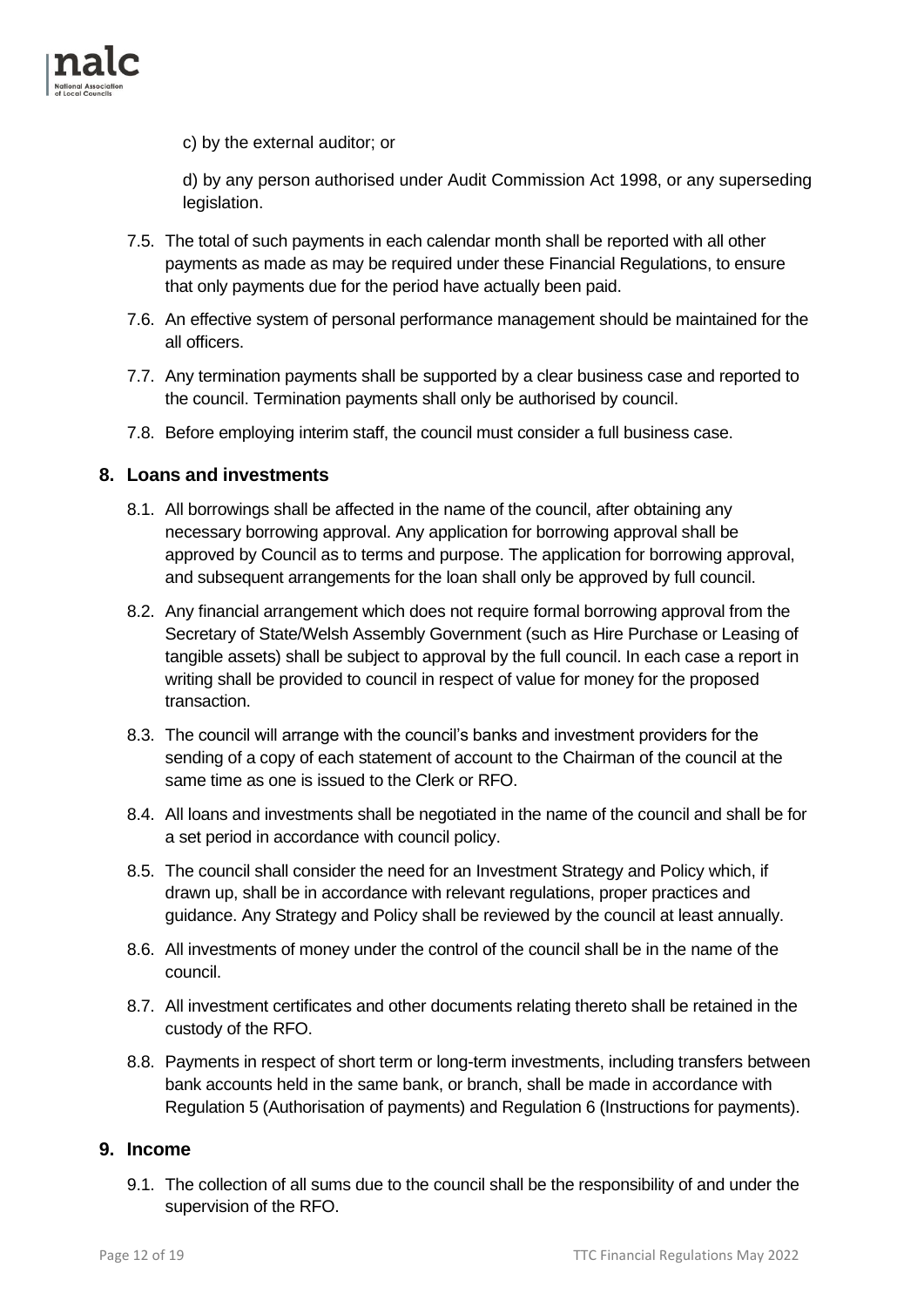

- 9.2. Particulars of all charges to be made for work done, services rendered or goods supplied shall be agreed annually by the council, notified to the RFO and the RFO shall be responsible for the collection of all accounts due to the council.
- 9.3. The council will review all fees and charges at least annually, following a report of the Clerk.
- 9.4. Any sums found to be irrecoverable and any bad debts shall be reported to the council and shall be written off in the year.
- 9.5. All sums received on behalf of the council shall be banked intact as directed by the RFO. In all cases, all receipts shall be deposited with the council's bankers with such frequency as the RFO considers necessary.
- 9.6. The origin of each receipt shall be entered on the paying-in slip.
- 9.7. Personal cheques shall not be cashed out of money held on behalf of the council.
- 9.8. The RFO shall promptly complete any VAT Return that is required. Any repayment claim due in accordance with VAT Act 1994 section 33 shall be made at least annually coinciding with the financial year end.
- 9.9. Where any significant sums of cash are regularly received by the council, the RFO shall take such steps as are agreed by the council to ensure that more than one person is present when the cash is counted in the first instance, that there is a reconciliation to some form of control such as ticket issues, and that appropriate care is taken in the security and safety of individuals banking such cash.
- 9.10.Any income arising which is the property of a charitable trust shall be paid into a charitable bank account. Instructions for the payment of funds due from the charitable trust to the council (to meet expenditure already incurred by the authority) will be given by the Managing Trustees of the charity meeting separately from any council meeting (see also Regulation 16 below).

#### <span id="page-12-0"></span>**10.Orders for work, goods and services**

- 10.1.An official order or letter shall be issued for all work, goods and services unless a formal contract is to be prepared or an official order would be inappropriate. Copies of orders shall be retained.
- 10.2.Order books shall be controlled by the RFO.
- 10.3.All members and officers are responsible for obtaining value for money at all times. An officer issuing an official order shall ensure as far as reasonable and practicable that the best available terms are obtained in respect of each transaction, usually by obtaining three or more quotations or estimates from appropriate suppliers, subject to any de minimis provisions in Regulation 11.1 below.
- 10.4.A member may not issue an official order or make any contract on behalf of the council.
- 10.5.The RFO shall verify the lawful nature of any proposed purchase before the issue of any order

#### <span id="page-12-1"></span>**11.Contracts**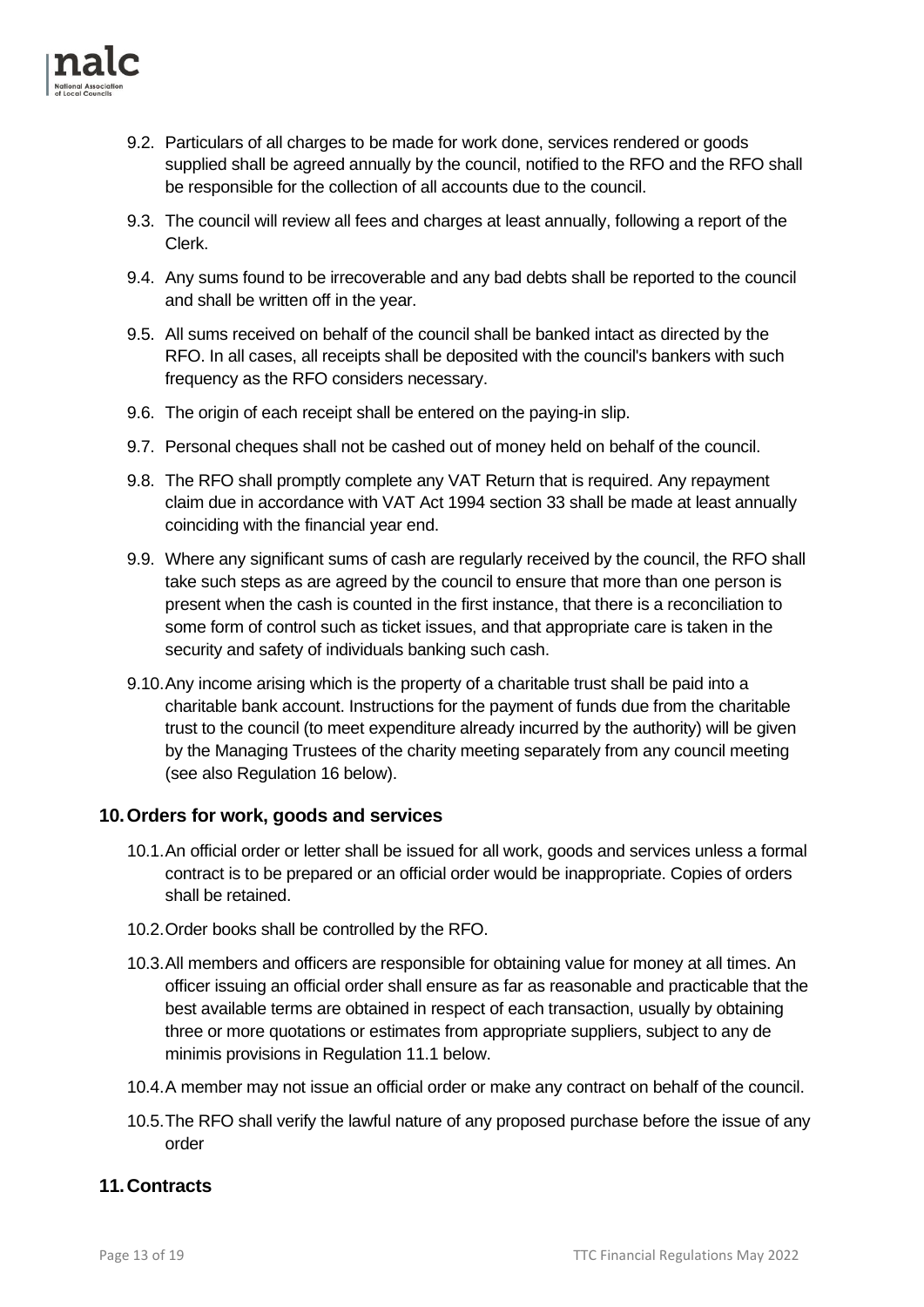

11.1.Procedures as to contracts are laid down as follows:

a) Every contract shall comply with these financial regulations, and no exceptions shall be made otherwise than in an emergency provided that this regulation need not apply to contracts which relate to items (i) to (viii) below:

i. for the supply of gas, electricity, water, sewerage and telephone services;

ii. for specialist services such as are provided by legal professionals acting in disputes;

iii. for work to be executed or goods or materials to be supplied which consist of repairs to or parts for existing machinery or equipment or plant;

iv. for work to be executed or goods or materials to be supplied which constitute an extension of an existing contract by the council;

v. for additional work to be executed by contractors or goods or materials to be supplied, where the contractor or supplier is already on site during the course of other work, which may have been initially contracted via a third party;

vi. for additional audit work of the external auditor up to an estimated value of £500 (in excess of this sum the Clerk and RFO shall act after consultation with the Chairman and Vice Chairman of council); and

vii. for goods or materials proposed to be purchased which are proprietary articles and / or are only sold at a fixed price;

viii. for 'localism' contracts where it would be considered inefficient or operationally impractical, due to the nature of the provision, for the service to be provided by a contractor other than South Gloucestershire Council (for example the bin emptying services).

b) Where the council intends to procure or award a public supply contract, public service contract or public works contract as defined by The Public Contracts Regulations 2015 ("the Regulations") which is valued at £25,000 or more, the council shall comply with the relevant requirements of the Regulations<sup>1</sup>.

c) The full requirements of The Regulations, as applicable, shall be followed in respect of the tendering and award of a public supply contract, public service contract or public works contract which exceed thresholds in The Regulations set by the Public Contracts Directive 2014/24/EU (which may change from time to time)<sup>2</sup>.

d) When applications are made to waive financial regulations relating to contracts to enable a price to be negotiated without competition the reason shall be embodied in a recommendation to the council.

<sup>&</sup>lt;sup>1</sup> The Regulations require councils to use the Contracts Finder website to advertise contract opportunities, set out the procedures to be followed in awarding new contracts and to publicise the award of new contracts

<sup>2</sup> Thresholds currently applicable are:

a) For public supply and public service contracts 209,000 Euros (£181,302)

b) For public works contracts 5,225,000 Euros (£4,551,413)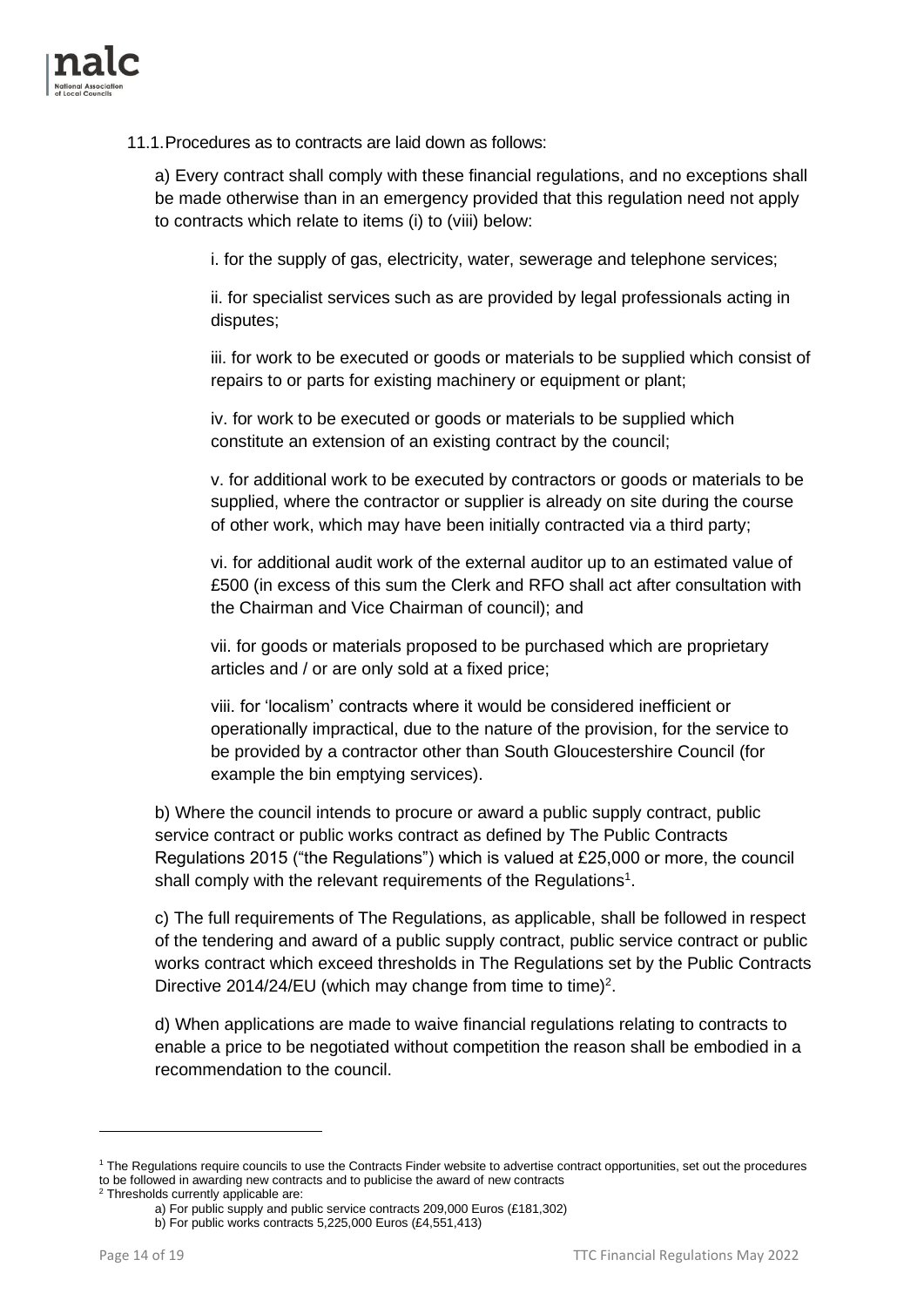

e) Such invitation to tender shall state the general nature of the intended contract and the Clerk shall obtain the necessary technical assistance to prepare a specification in appropriate cases.

f) Council may, by consideration of tenders or by other means of selection appoint a broker agent to obtain goods and services at the most favourable terms on its behalf.

g) Where tenders are to be obtained in accordance with subclause (b) above the following procedures shall apply;

- i. In the instance of tenders being required to be returned by post the following shall apply:
	- Each invitation to tender shall contain a detailed specification of the goods or services to be supplied or the works to be executed (the necessary technical assistance to prepare a specification in appropriate cases shall be obtained).
	- The invitation to tender shall in addition state that tenders must be returned addressed to the Town Clerk in the ordinary course of post.
	- Each tendering firm shall be supplied with a specifically marked envelope in which the tender is to be sealed and remain sealed until the prescribed date for opening tenders for that contract.
	- All tenders when received shall be endorsed with date and time of receipt and filed unopened in line with the current procedures in readiness for opening on the prescribed date.
	- All sealed tenders shall be opened at the same time on the prescribed date by the Clerk in the presence of at least one member of council.
- ii. In the instance of tenders being required to be returned by email the following shall apply.
	- Each invitation to tender shall contain a detailed specification of the goods or services to be supplied or the works to be executed (the necessary technical assistance to prepare a specification in appropriate cases shall be obtained).
	- The invitation to tender shall in addition state that tenders must be returned to the specific email address set up to receive tenders [tenders@thornburytowncouncil.gov.uk](mailto:tenders@thornburytowncouncil.gov.uk) addressed to the Town Clerk.
	- Each tendering firm shall be supplied with the prescribed date for opening tenders for that contract and all emails received at the above address will remain unopened until that prescribed date. All tender documents submitted electronically must be provided in PDF format.

h) Any invitation to tender issued under this regulation shall be subject to Standing Order 18 and shall refer to the terms of the Bribery Act 2010.

i) When it is to enter into a contract of less than £25,000 but above £3,000 in value for the supply of goods or materials or for the execution of works or specialist services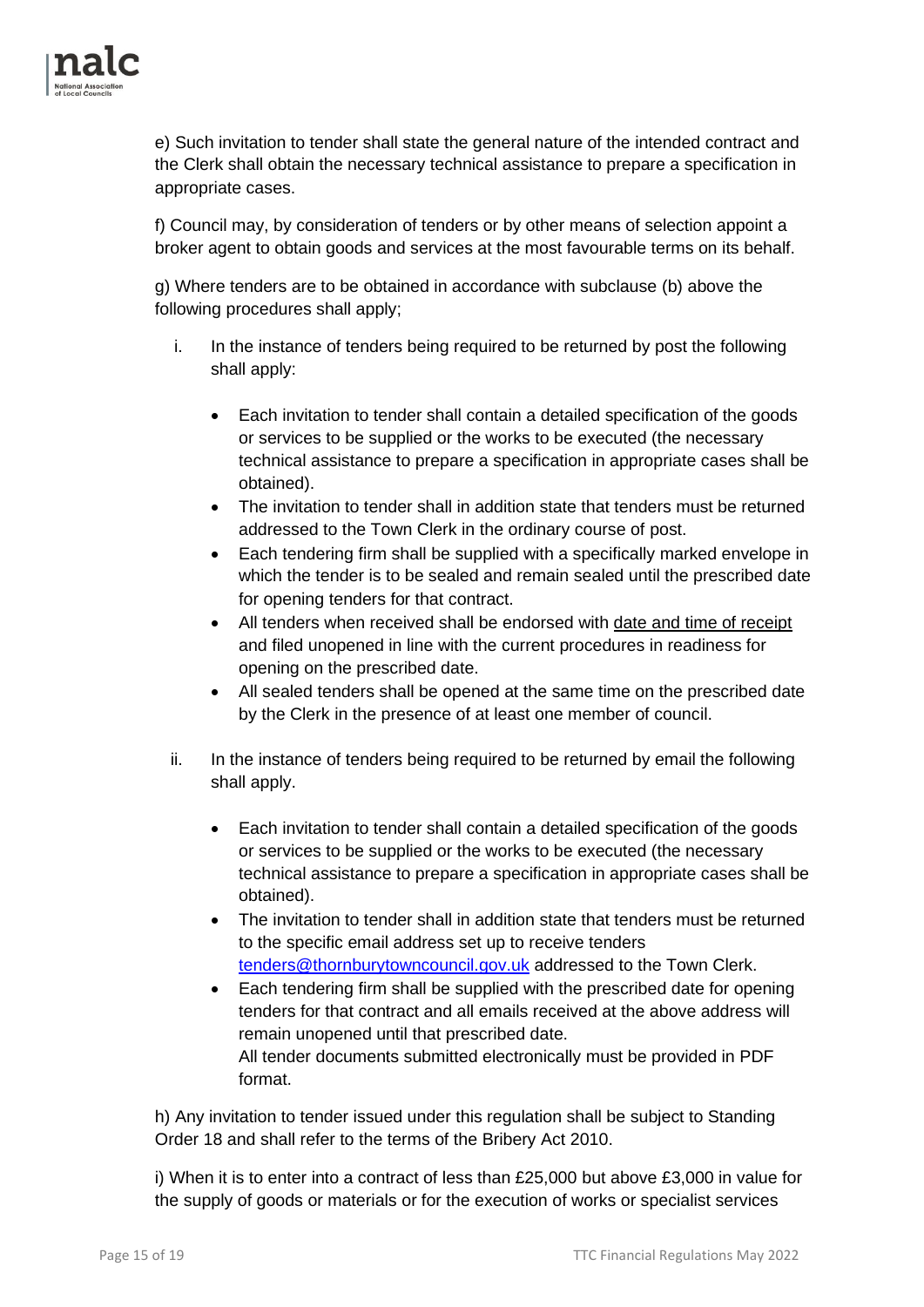

other than such goods, materials, works or specialist services as are excepted as set out in paragraph the Clerk or shall obtain 3 quotations (priced descriptions of the proposed supply). Where the value is below the Clerk shall be reassured of value for money. Otherwise, Regulation 10.3 above shall apply.

j) The council shall not be obliged to accept the lowest or any tender, quote or estimate.

k) Should it occur that the council, or duly delegated committee, does not accept any tender, quote or estimate, the work is not allocated and the council requires further pricing, provided that the specification does not change, no person shall be permitted to submit a later tender, estimate or quote who was present when the original decisionmaking process was being undertaken.

#### <span id="page-15-0"></span>**12.Payments under contracts for building or other construction works**

- 12.1.Payments on account of the contract sum shall be made within the time specified in the contract by the RFO upon authorised certificates of the architect or other consultants engaged to supervise the contract (subject to any percentage withholding as may be agreed in the particular contract).
- 12.2.Where contracts provide for payment by instalments the RFO shall maintain a record of all such payments. In any case where it is estimated that the total cost of work carried out under a contract, excluding agreed variations, will exceed the contract sum of 5% or more a report shall be submitted to the council.
- 12.3.Any variation to a contract or addition to or omission from a contract must be approved by the council and Clerk to the contractor in writing, the council being informed where the final cost is likely to exceed the financial provision.

#### <span id="page-15-1"></span>**13.Assets, properties and estates**

- 13.1.The Clerk shall make appropriate arrangements for the custody of all title deeds and Land Registry Certificates of properties held by the council. The RFO shall ensure a record is maintained of all properties held by the council, recording the location, extent, plan, reference, purchase details, nature of the interest, tenancies granted, rents payable and purpose for which held in accordance with Accounts and Audit Regulations.
- 13.2.No tangible moveable property shall be purchased or otherwise acquired, sold, leased or otherwise disposed of, without the authority of the council, together with any other consents required by law, save where the estimated value of any one item of tangible movable property does not exceed £5000.
- 13.3.No real property (interests in land) shall be sold, leased or otherwise disposed of without the authority of the council, together with any other consents required by law. In each case a report in writing shall be provided to council in respect of valuation and surveyed condition of the property (including matters such as planning permissions and covenants) together with a proper business case (including an adequate level of consultation with the electorate).
- 13.4.No real property (interests in land) shall be purchased or acquired without the authority of the full council. In each case a report in writing shall be provided to council in respect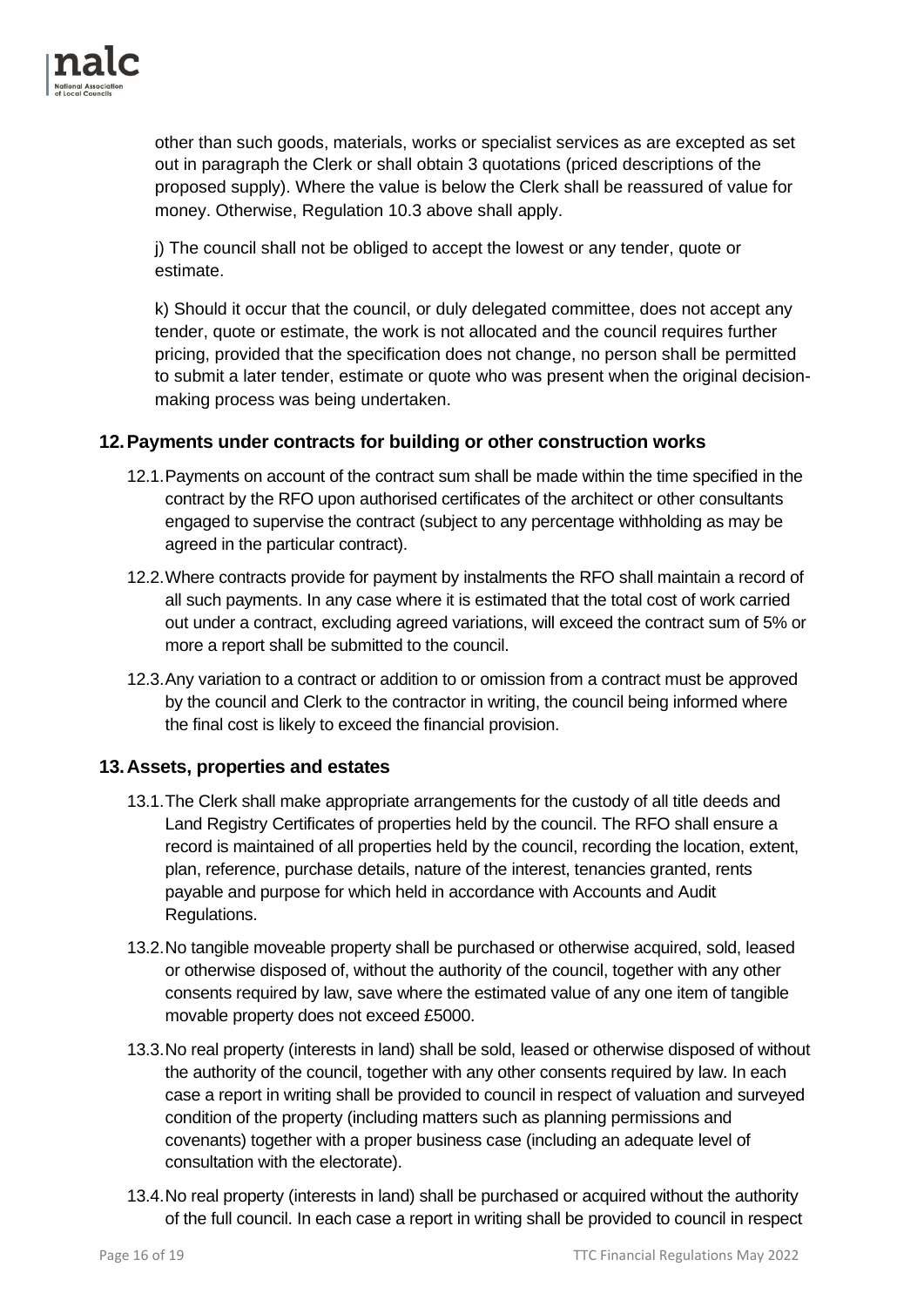

of valuation and surveyed condition of the property (including matters such as planning permissions and covenants) together with a proper business case (including an adequate level of consultation with the electorate).

- 13.5.Subject only to the limit set in Regulation 14.2 above, no tangible moveable property shall be purchased or acquired without the authority of the full council or a duly delegated Committee (see Appendix A). In each case a report in writing shall be provided to council with a full business case.
- 13.6.The RFO shall ensure that an appropriate and accurate Register of Assets and Investments is kept up to date. The continued existence of tangible assets shown in the Register shall be verified at least annually, possibly in conjunction with a health and safety inspection of assets.

#### <span id="page-16-0"></span>**14.Insurance**

- 14.1.Following the annual risk assessment (per Regulation 17), the RFO shall effect all insurances and negotiate all claims on the council's insurers [in consultation with the Clerk]. The RFO shall affect all insurances and negotiate all claims on the Council's insurers in consultation with the Clerk. Such insurance shall be subject to competitive quotations every 3 years in line with the special discount negotiated for long-term agreements.
- 14.2.The RFO shall give due consideration to all new risks, properties or vehicles which require to be insured and of any alterations affecting existing insurances.
- 14.3.The RFO shall keep a record of all insurances effected by the council and the property and risks covered thereby and annually review it.
- 14.4.The RFO shall be notified of any loss liability or damage or of any event likely to lead to a claim, and shall report these to council at the next available meeting.
- 14.5.All appropriate members and employees of the council shall be included in a suitable form of security or fidelity guarantee insurance which shall cover the maximum risk exposure as determined by the council, or duly delegated committee.

#### <span id="page-16-1"></span>**15.Charities**

15.1.Where the council is sole managing trustee of a charitable body the Clerk and RFO shall ensure that separate accounts are kept of the funds held on charitable trusts and separate financial reports made in such form as shall be appropriate, in accordance with Charity Law and legislation, or as determined by the Charity Commission. The RFO shall arrange for any audit or independent examination as may be required by Charity Law or any Governing Document

#### <span id="page-16-2"></span>**16.Risk management**

- 16.1.The council is responsible for putting in place arrangements for the management of risk. The Clerk shall prepare, for approval by the council, risk management policy statements in respect of all activities of the council. Risk policy statements and consequential risk management arrangements shall be reviewed by the council at least every three years.
- 16.2.When considering any new activity, the Clerk shall prepare a draft risk assessment including risk management proposals for consideration and adoption by the council.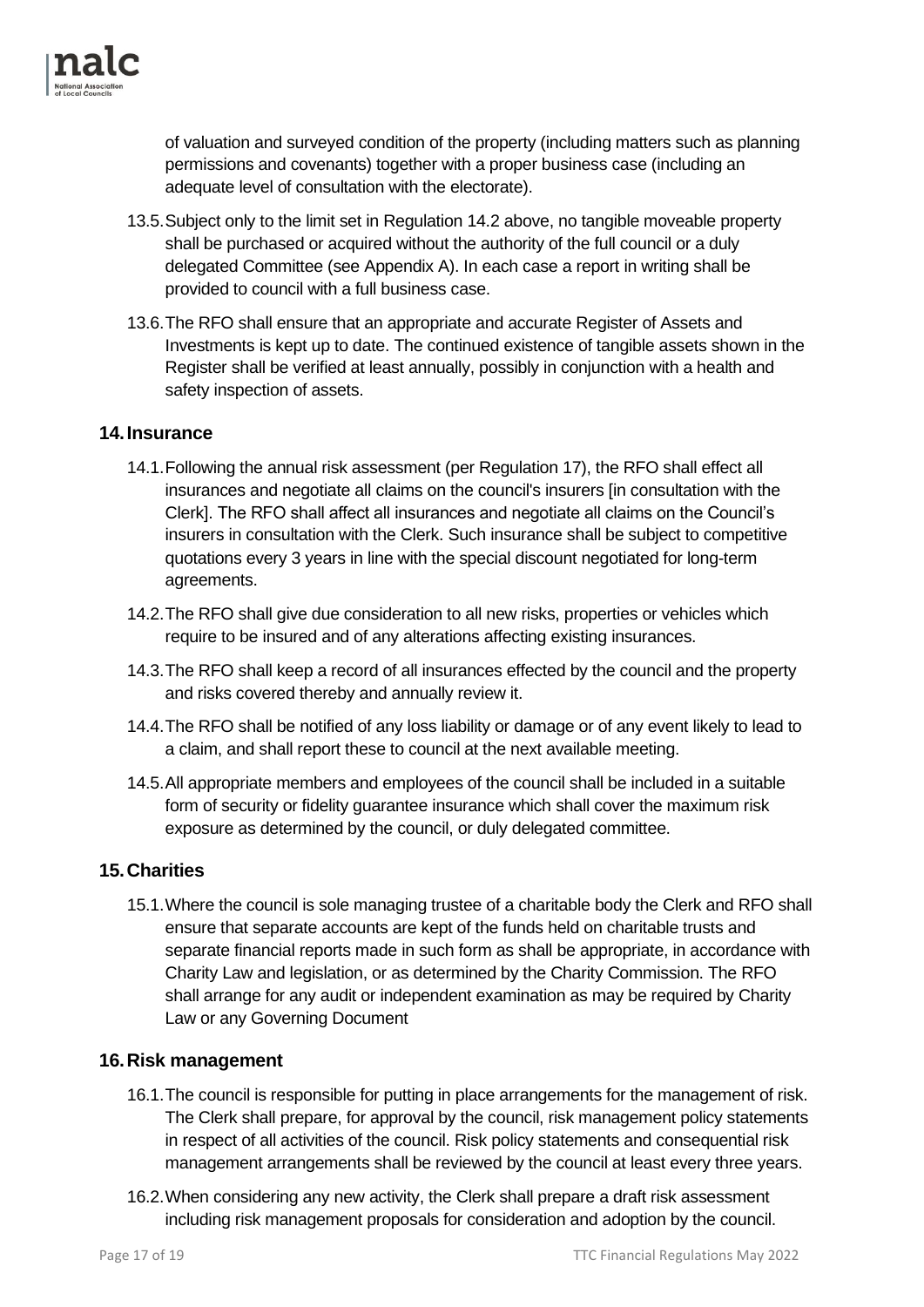

#### <span id="page-17-0"></span>**17.Suspension and revision of Financial Regulations**

- 17.1.It shall be the duty of the council to review the Financial Regulations of the council from time to time. The Clerk shall make arrangements to monitor changes in legislation or proper practices and shall advise the council of any requirement for a consequential amendment to these Financial Regulations.
- 17.2.The council may, by resolution of the council duly notified prior to the relevant meeting of council, suspend any part of these Financial Regulations provided that reasons for the suspension are recorded and that an assessment of the risks arising has been drawn up and presented in advance to all members of council.
- 17.3.The Model Financial Regulations templates were produced by the National Association of Local Councils (NALC) in July 2019 for the purpose of its member councils and county associations. Every effort has been made to ensure that the contents of this document are correct at time of publication. NALC cannot accept responsibility for errors, omissions and changes to information subsequent to publication.